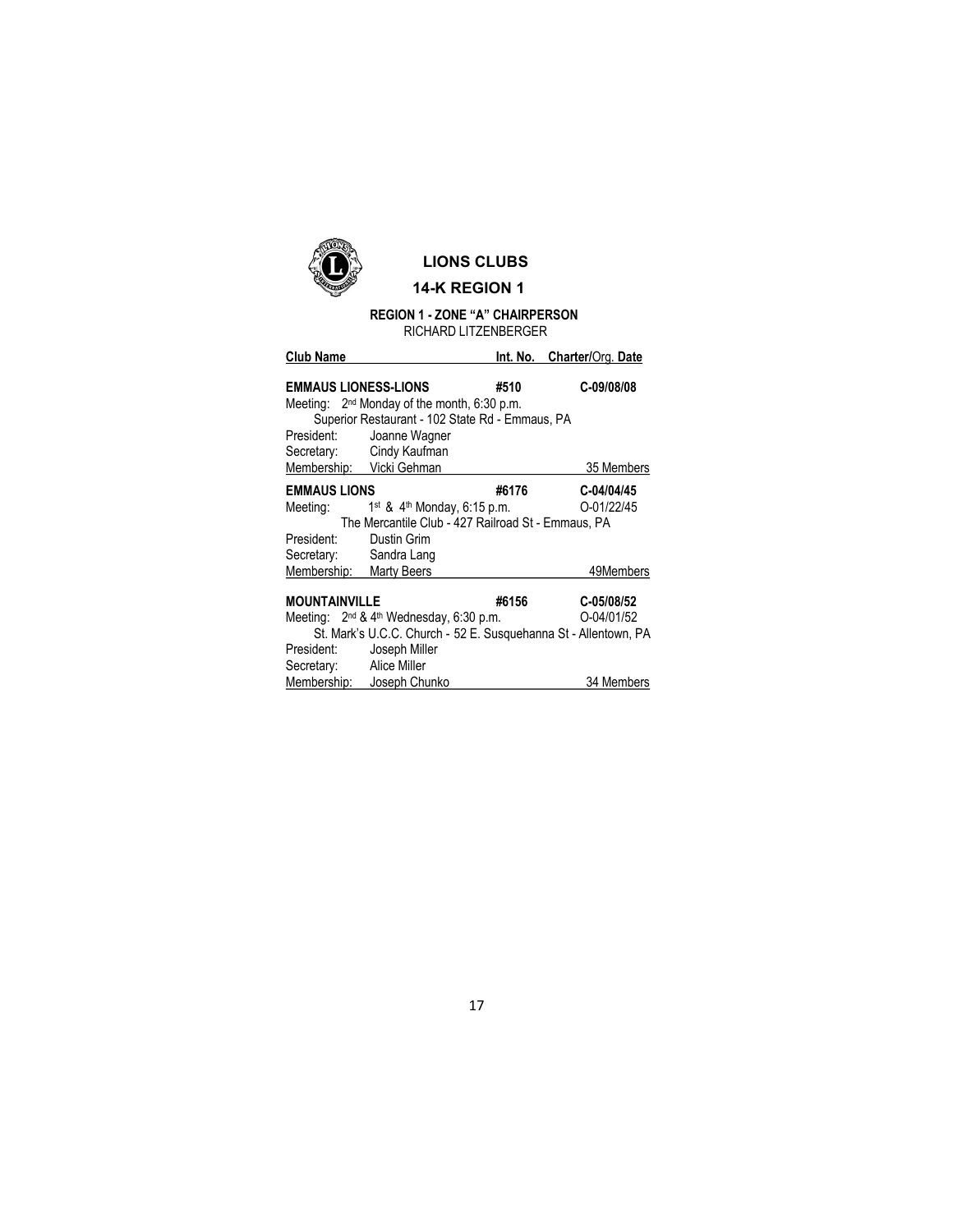

### REGION 1 - ZONE "B" CHAIRPERSON VACANT

| <b>Club Name</b>                                             |                                                               | Int. No.                          | Charter/Org. Date |  |  |  |
|--------------------------------------------------------------|---------------------------------------------------------------|-----------------------------------|-------------------|--|--|--|
| <b>ALBURTIS</b>                                              |                                                               | #6153                             | C-08/07/46        |  |  |  |
|                                                              | Meeting: $1^{st}$ & $3^{rd}$ Tuesday, 6:30 p.m.               |                                   | O-05/25/46        |  |  |  |
| Zion Lehigh Lutheran Church, Spring Creek Rd.                |                                                               |                                   |                   |  |  |  |
| President:                                                   | <b>Bud Zeigler</b>                                            |                                   |                   |  |  |  |
|                                                              | Secretary: Wendy Naugle                                       |                                   |                   |  |  |  |
|                                                              | Membership: Linwood L. Gehris                                 |                                   | 14 Members        |  |  |  |
| <b>KUHNSVILLE</b>                                            |                                                               | #45490                            | $C - 02/15/86$    |  |  |  |
| Meeting:                                                     |                                                               | 1 <sup>st</sup> Thursday, 6:30 pm | O-11/21/85        |  |  |  |
|                                                              | Starlite Diner - 233 N. Route 100 - Fogelsville, PA           |                                   |                   |  |  |  |
|                                                              | 3rd Thursday, 6:30 pm                                         |                                   |                   |  |  |  |
| St. John's U.C.C. Church - 1027 Church St. - Fogelsville, PA |                                                               |                                   |                   |  |  |  |
| President:                                                   | Dale Clauser                                                  |                                   |                   |  |  |  |
|                                                              | Secretary: Richard J. Schreiner                               |                                   |                   |  |  |  |
|                                                              | Membership: Richard J. Schreiner                              |                                   | 17 Members        |  |  |  |
| <b>LOWER LEHIGH</b>                                          |                                                               | #6186                             | C-07/08/61        |  |  |  |
|                                                              | Meeting: 2 <sup>nd</sup> & 4 <sup>th</sup> Tuesday, 6:30 p.m. |                                   | O-05/10/61        |  |  |  |
| Macungie Memorial Park Bldg., 50 Poplar St - Macungie, PA    |                                                               |                                   |                   |  |  |  |
| President:                                                   | Phillip Kresge                                                |                                   |                   |  |  |  |
|                                                              | Secretary: Rebecca Angelo                                     |                                   |                   |  |  |  |
| Membership:                                                  | Open                                                          |                                   | 24 Members        |  |  |  |